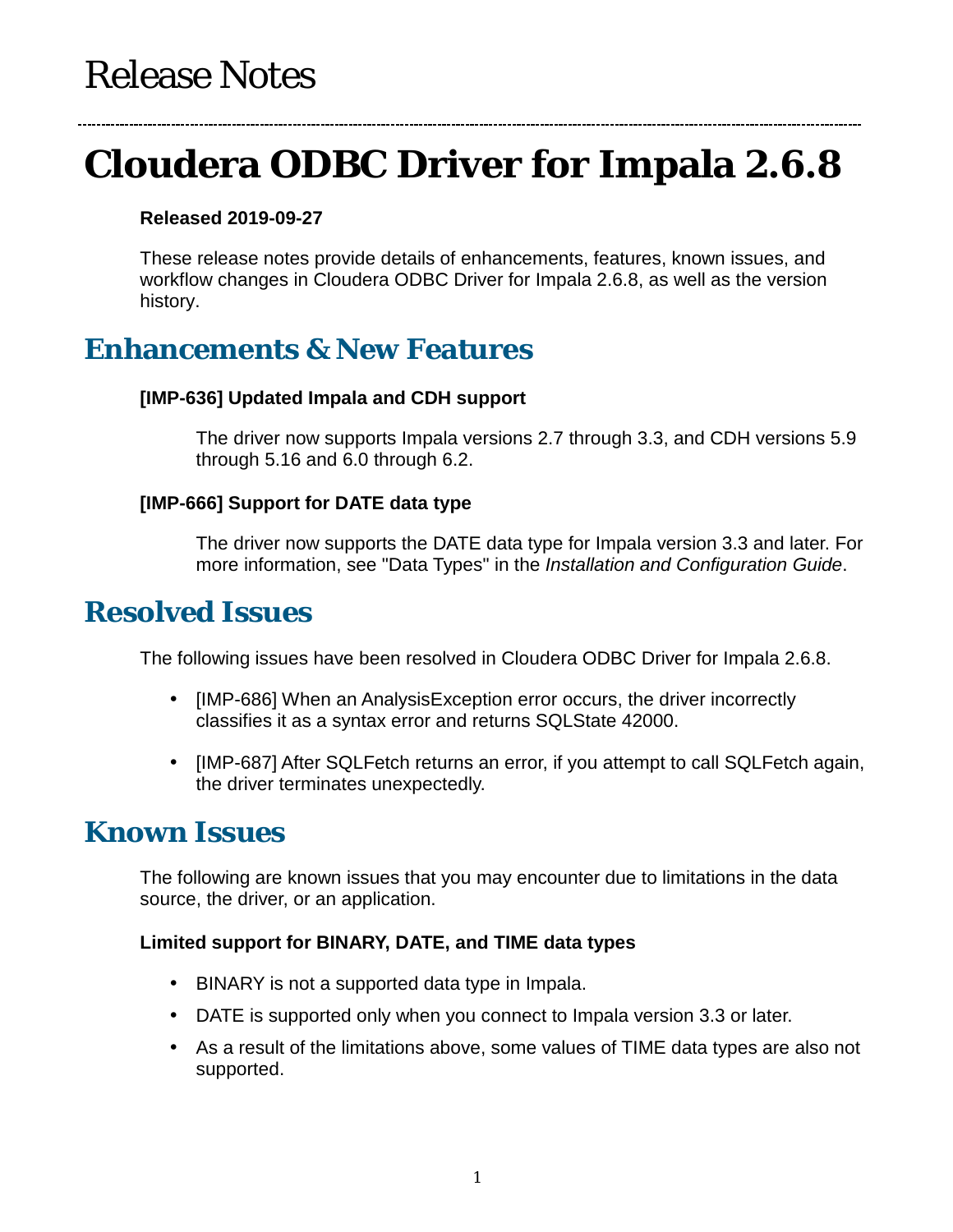# **Workflow Changes**

The following changes may disrupt established workflows for the driver.

# **Version 2.6.8**

### **[IMP-680] Removed support for earlier versions of Impala and CDH**

Beginning with this release, the driver no longer supports Impala 1.0.1 to 2.6 and CDH 5.0 to 5.8. For a list of supported versions, see the *Installation and Configuration Guide*.

# **Version 2.6.0**

### **Minimum TLS Version**

Beginning with this release, the driver requires a minimum version of TLS for encrypting the data store connection. By default, the driver requires TLS version 1.2. This requirement may cause existing DSNs and connection strings to stop working, if they are used to connect to data stores that use a TLS version earlier than 1.2.

To resolve this, in your DSN or connection string, set the Minimum TLS option (the Min\_TLS property) to the appropriate version of TLS for your server. For more information, see the *Installation and Configuration Guide*.

# **Version History**

# **Version 2.6.7**

**Released 2019-08-23**

# **Enhancements & New Features**

### **[IMP-678] Reporting the maximum length of database fields**

You can now specify the maximum character length that the driver reports for the names of catalogs, columns, schemas, and tables. To do this, set the following connection properties:

- MaxCatalogNameLen
- MaxColumnNameLen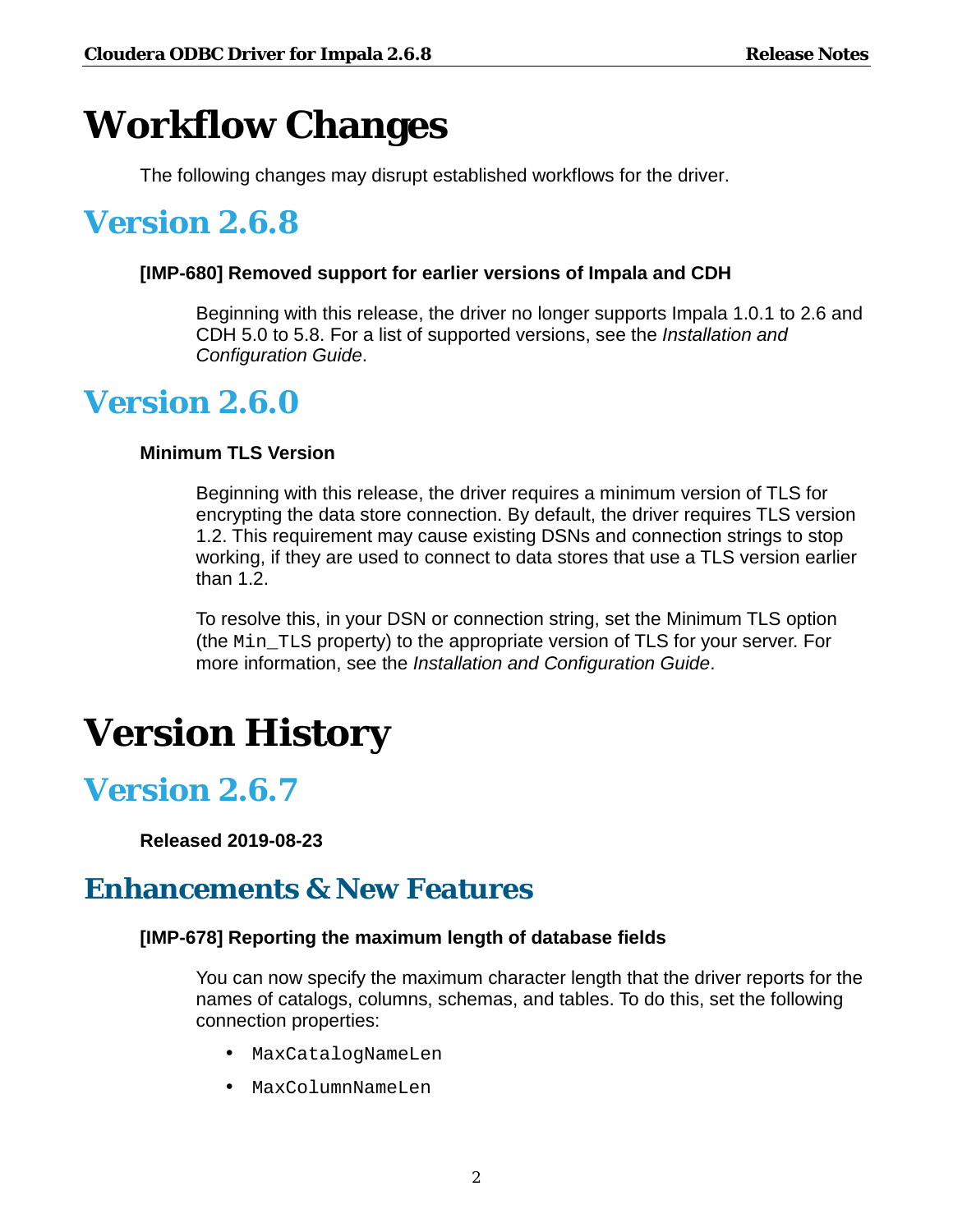- MaxSchemaNameLen  $\sim$
- MaxTableNameLen

For more information, see the *Installation and Configuration Guide*.

### **[IMP-634] Thrift transport modes**

The driver now enables you to specify the Thrift transport mode used. You can configure the driver to use binary, HTTP, or SASL transport. For more information, see the *Installation and Configuration Guide*.

#### **[00139411][IMP-668] Updated driver version information in Linux binary**

You can now check the Linux drivers version from the driver binary file. To do this, open the .so file in a text editor, and search for the text "\$driver version sb\$:". The drivers version number is listed after this text.

#### **[IMP-677] New name for Enable Simulated Transactions**

The configuration option Enable Simulated Transactions (key name EnableSimulatedTransactions) has been renamed to Ignore Transactions (key name IgnoreTransactions). The previous key name continues to be supported for backwards compatibility.

### **[IMP-671] Updated third-party library linking for Linux**

In the Linux driver, minor internal improvements have been implemented for the linking between the third-party libraries and the main driver library.

#### **[00141891][IMP-645] Internal driver improvements**

The driver has been updated with minor internal improvements.

#### **[IMP-639] Updated default value for DisableOptimizedEncodingConverter**

The DisableOptimizedEncodingConvert property is now set to true by default. This enables the driver to read and replace invalid UTF-8 characters.

### **Resolved Issues**

The following issues have been resolved in Cloudera ODBC Driver for Impala 2.6.7.

 $\mathbb{Z}^{\mathbb{Z}}$ [00142448][IMP-647] When the driver executes a dynamic or parameterized query with OFFSET, it returns an error.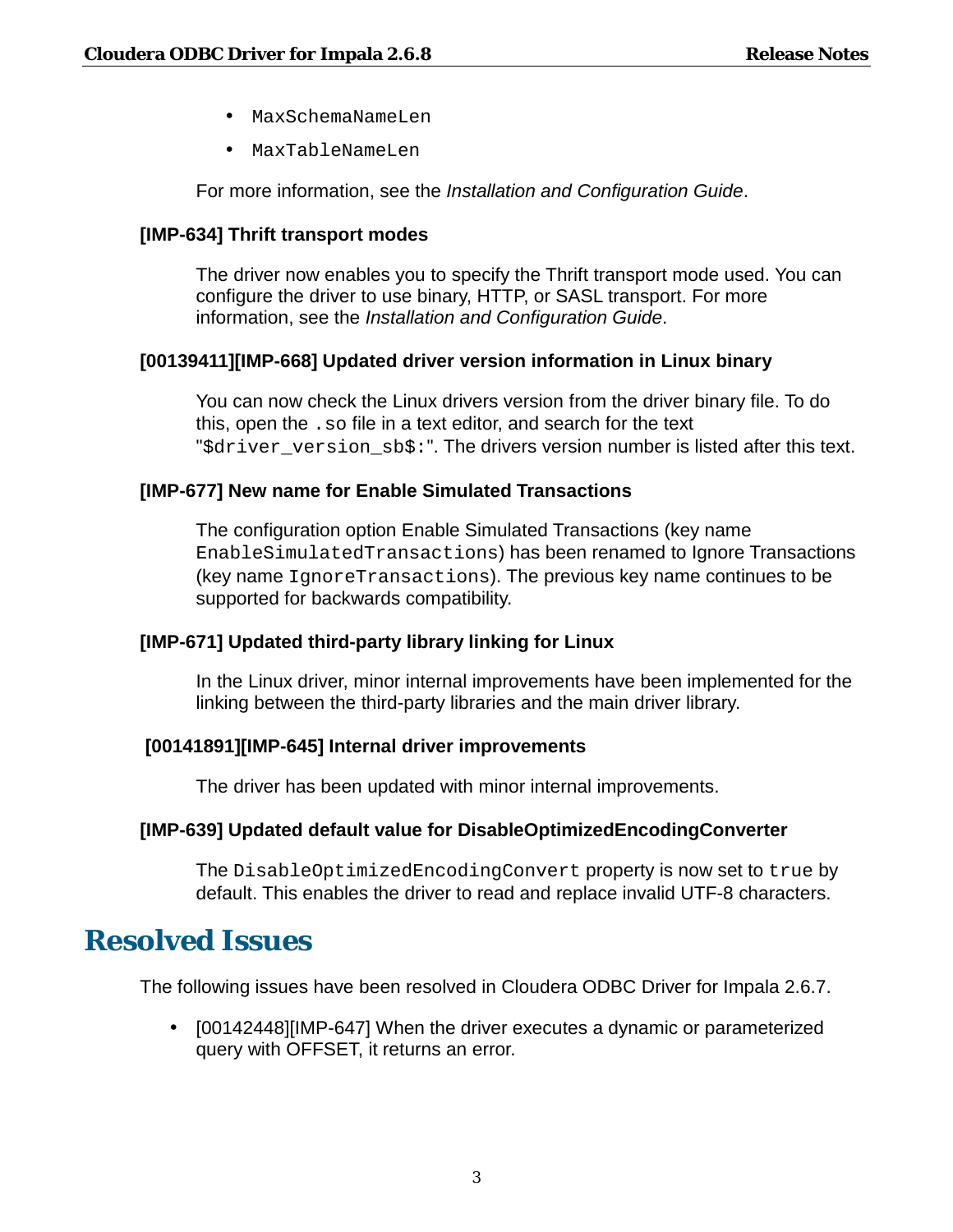This issue has been resolved. The driver now correctly supports LIMIT x,y query syntax.

- [IMP-654] When query retry is enabled, the driver does not retry queries when a transport or communication link failure occurs.
- . [00144299][IMP-660] When you insert a negative value into a TINYINT column, the driver returns an error.
- [00144389][IMP-664] When the driver prepares a query that includes a STRING column cast to a variable-length VARCHAR, a length of 32767 is always returned.
- $\mathcal{L}^{\text{max}}$ [IMP-670] When retrieving a DECIMAL value that contains an integer ending with 0, the driver erroneously returns SQL\_SUCCESS\_WITH\_INFO and a truncation error.
- . [00145514][IMP-672] When the driver sets the SQLSetConnectAttr attribute SQL\_ATTR\_AUTOCOMMIT to SQL\_AUTOCOMMIT\_OFF, it terminates unexpectedly.

# **Version 2.6.5**

**Released 2019-05-10**

## **Enhancements & New Features**

### **[IMP-573] unixODBC support on macOS**

On macOS, you can now use the driver with version 2.3.1 of the unixODBC driver manager.

### **[IMP-628] Updated OpenSSL support**

The driver now uses OpenSSL 1.1.0j.

### **[IMP-636] Updated Impala and CDH support**

The driver now supports Impala versions 1.0.1 through 3.2, and CDH versions 5.0 through 5.16 and 6.0 through 6.2.

## **Resolved Issues**

The following issues were resolved in Cloudera ODBC Driver for Impala 2.6.5.

ä, [00141430][IMP-623] In some cases, queries with a parameterized insert fail.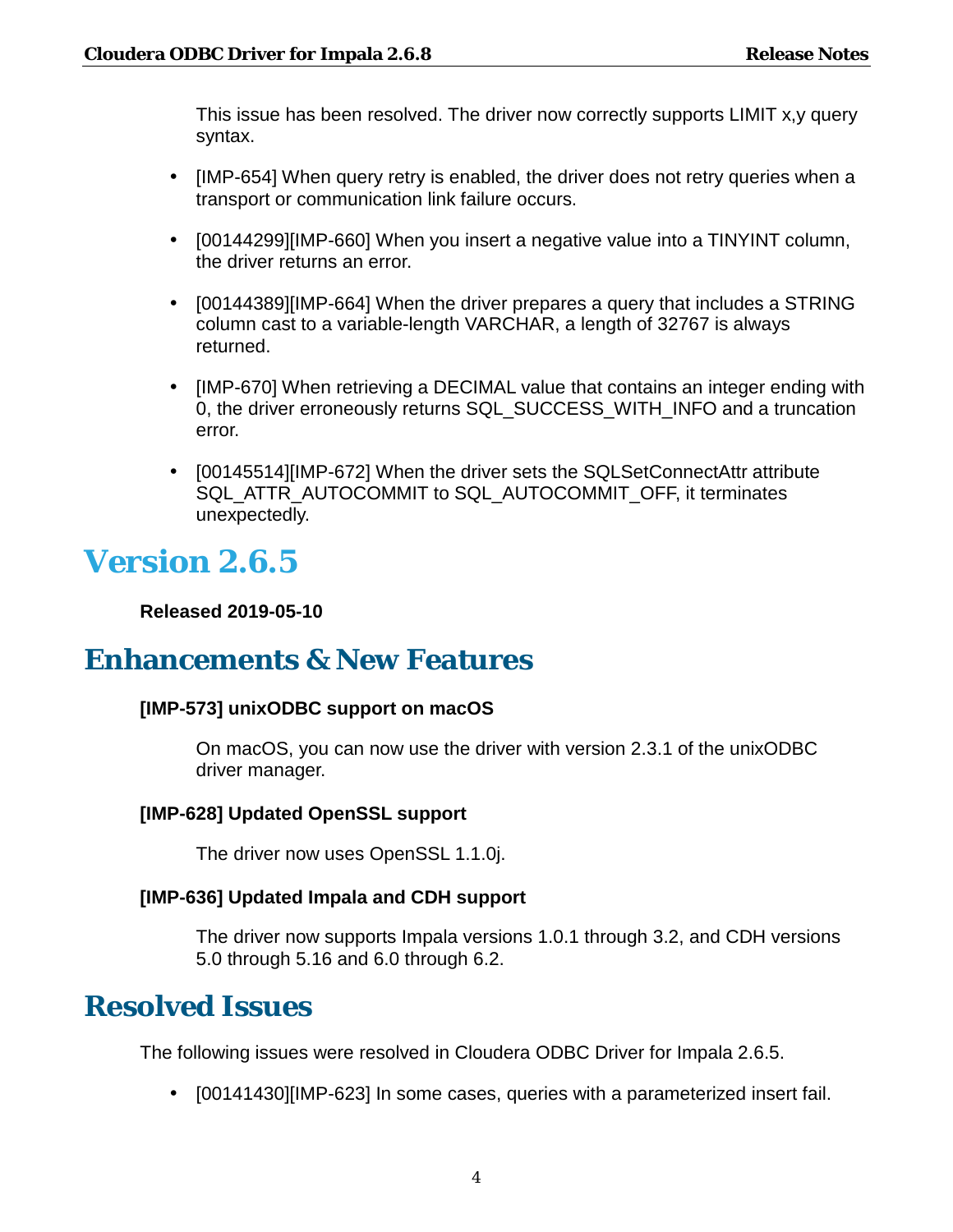- [00141992][IMP-629] The driver does not handle scale and precision of decimal type correctly.
- [IMP-612] Driver does not pass a UID into the session when connected using No Authentication.
- . [IMP-631] The driver incorrectly translates CHAR and VARCHAR types of INSERT values to CAST(CAST(...)).

This issue is resolved. The driver now translates these values to a single CAST.

# **Version 2.6.4**

**Released 2019-03-08**

### **Enhancements & New Features**

### **[00138885][IMP-601] SERVER as alias for HOST**

The driver now supports the use of SERVER as an alias for the HOST configuration option. The configuration option HOST is still supported.

### **[IMP-607] Updated RapidJSON parser**

The driver has been updated to use version 1.1.0 of the RapidJSON parser.

### **Resolved Issues**

The following issue has been resolved in Cloudera ODBC Driver for Impala 2.6.4.

[00139182] [IMP-603] In some queries that include aliases in subqueries, the ä, driver translates the query to a syntax that is not supported by Impala CDH6.

# **Version 2.6.3**

**Released 2019-02-15**

## **Enhancements & New Features**

### **[00137626][IMP-567] Impala 3.0 support**

The driver now supports Apache Impala 1.0.1 through 3.0, and CDH versions 5.0 through 6.0. Previously the driver supported Apache Impala 1.0.1 through 2.12, and CDH versions 5.0 through 5.15.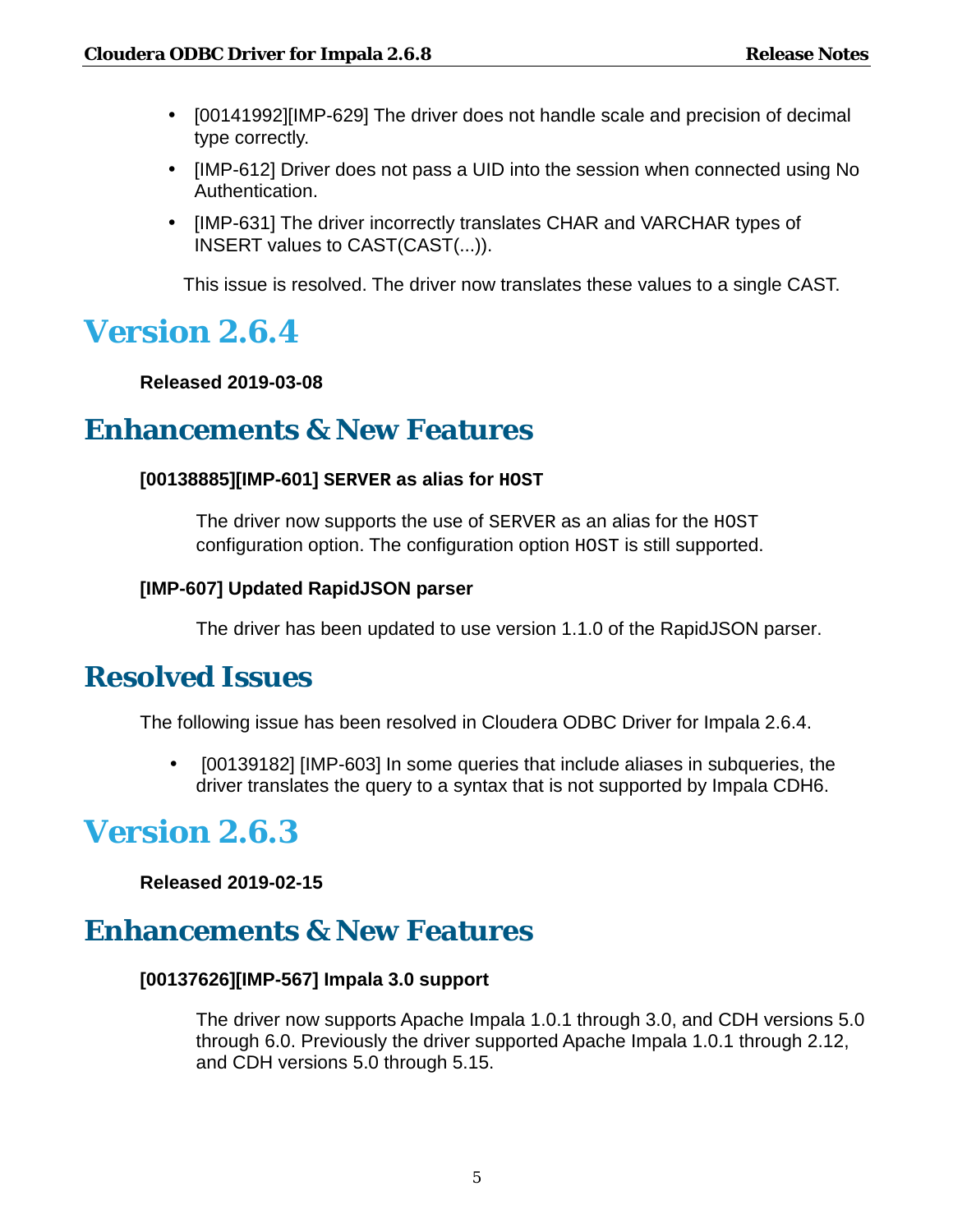### **[00135683][IMP-569] Oracle Linux support**

The driver now supports Oracle Linux RHCK and UEK 7.5.

#### **[00136413][IMP-580] Support for driver-wide configuration on Windows**

On Windows, the driver can now read driver-wide configuration settings from the  $[vendor]$ . impalaodbc. ini file. This file must be present in the  $\lambda$ lib subfolder inside the driver installation directory.

#### **[00136789][IMP-592] Support for invalid UTF-8 characters**

The driver can now read and replace invalid characters in UTF-8 data. To do this, set the DisableOptimizedEncodingConverter option to true. For more information, see the *Installation and Configuration Guide*.

#### **[IMP-589] Dynamically linked third-party libraries**

The Linux driver has been updated to use dynamically linked libraries for ICU and OpenSSL. The installation directory now includes a /ThirdParty directory which contains all required runtime libraries for the driver.

#### **[IMP-566] Updated ICU library**

The driver has been updated to use version 58.2 of the ICU library.

### **Resolved Issues**

The following issues have been resolved in Cloudera ODBC Driver for Impala 2.6.3.

- $\mathbf{r}^{\prime}$ [IMP-570] When the driver is installed on a machine that uses Turkish locale settings, if you try to connect using a connection string where one or more of the property names contains a lower-case "i" character, the driver does not connect to the server.
- [00135746][IMP-581] If the comments for a table are longer than 256 characters, the driver returns the following error: (20030) Memory management error.
- . [00135988][IMP-582] In some cases, the driver returns the following error: (20030) Memory management error.
- . [00136067][IMP-583] In some cases when the Use SQL Unicode Types property is disabled, after SQL\_PREPARE the driver incorrectly returns SQL\_WCHAR and SQL\_WVARCHAR for SQL\_CHAR and SQL\_VARCHAR.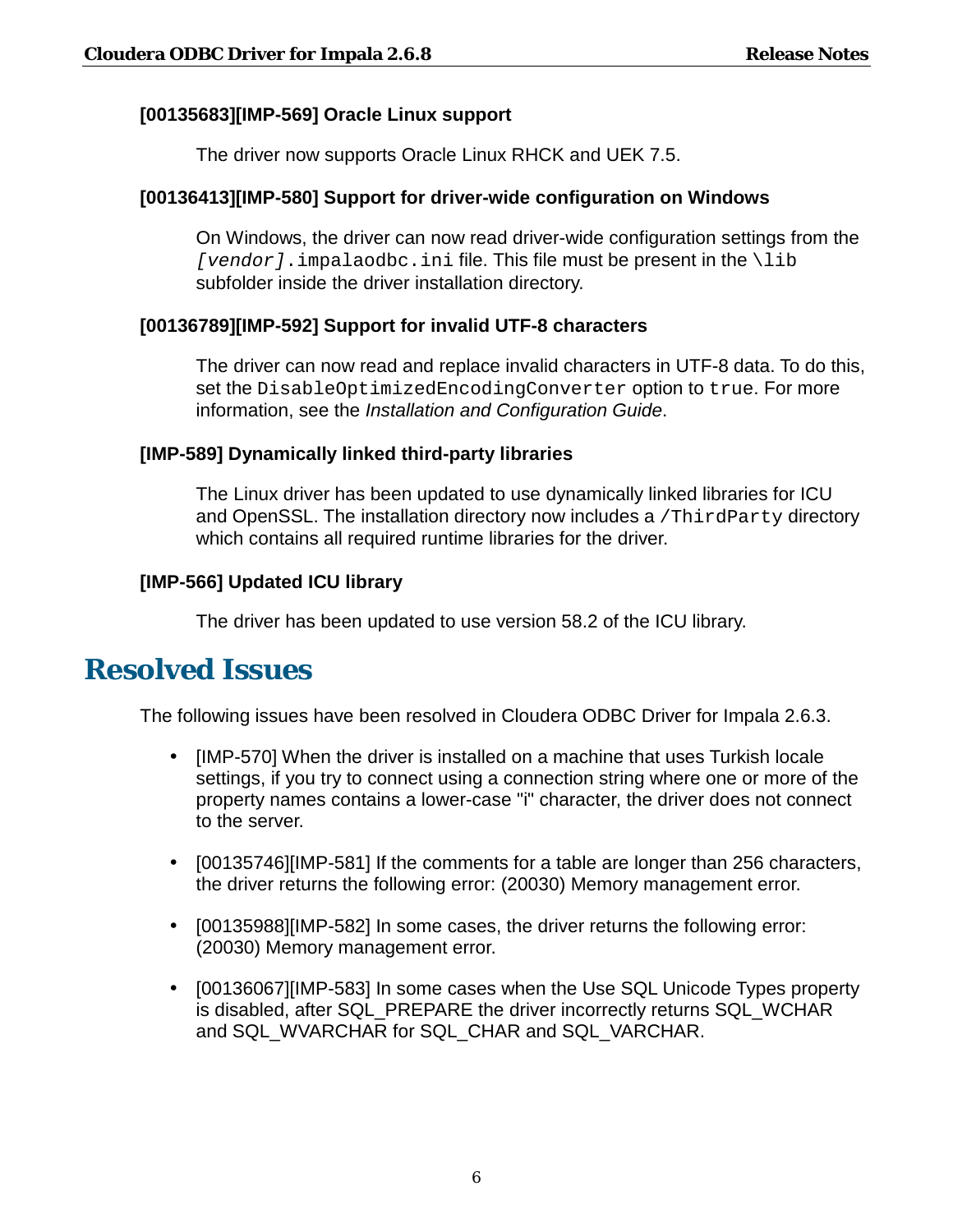# **Version 2.6.2**

**Released 2018-11-14**

# **Resolved Issues**

The following issue was resolved in Cloudera ODBC Driver for Impala 2.6.2

L, [00134149] [IMP-565] The driver reports transport-related errors using the generic error code 10000, instead of reporting them more specifically using error code 08S01.

# **Version 2.6.1**

**Released 2018-10-05**

# **Enhancements & New Features**

### **[IMP-474] Support for native scalar functions**

The driver now defaults to using native Impala scalar functions, provided that those functions are supported by the Impala server.

### **[IMP-550] More informative Port value error messages**

The driver now provides more detailed error messages when an invalid value is specified for the Port connection property.

### **[IMP-576] Updated OpenSSL version**

The driver now uses OpenSSL version 1.1.0i. Previously, the driver used OpenSSL version 1.1.0h.

## **Resolved Issues**

The following issues were resolved in Cloudera ODBC Driver for Impala 2.6.1.

[00134149] [IMP-553] The driver translates Winsock error 10053 into generic ä, error 10000.

This issue has been resolved. The drive now translates the Winsock error into error 08S01.

[00115866] [IMP-475] The driver treats strings with the literal value "NULL" as NULL values.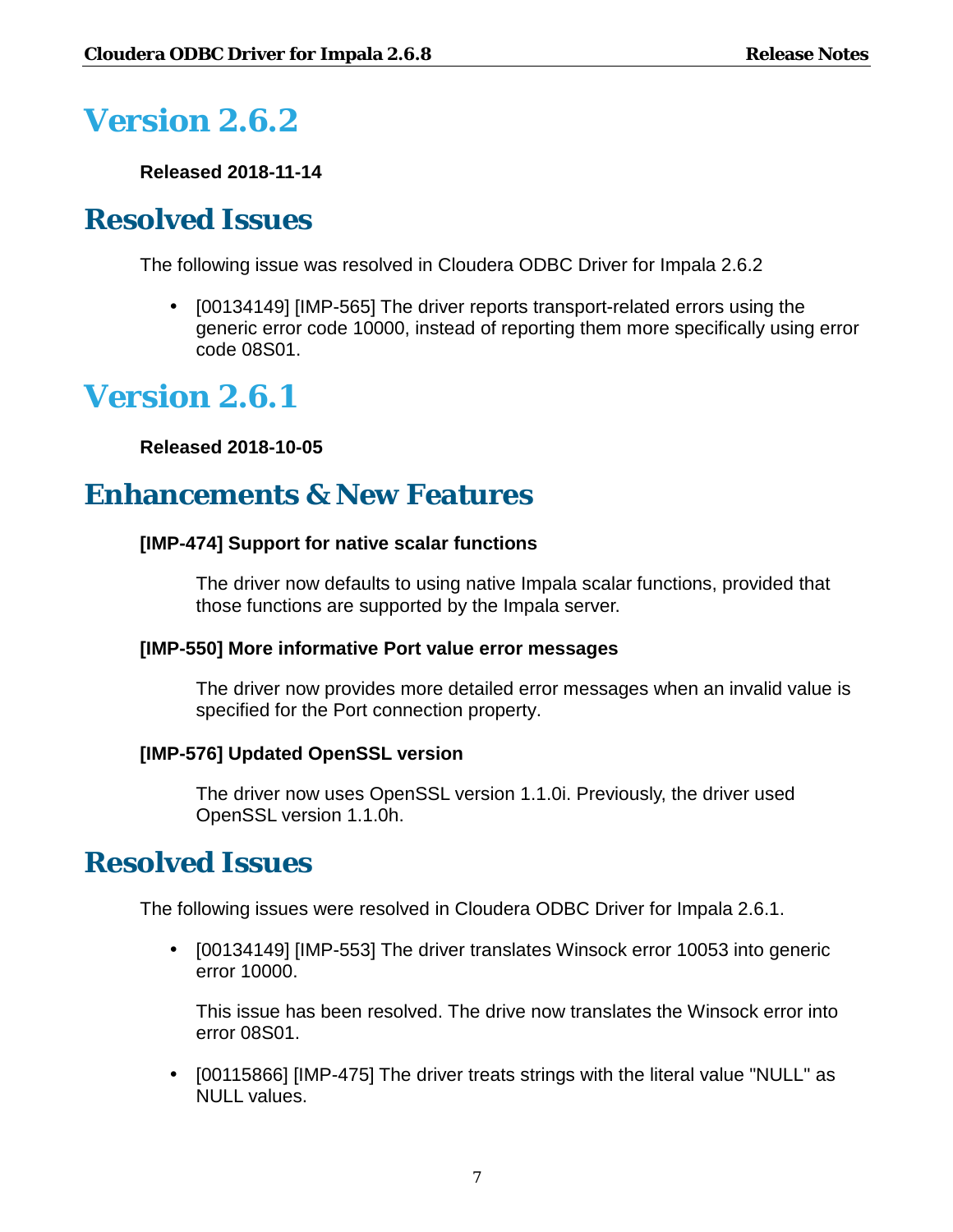$\cdot$  [00133890] [IMP-552] The driver does not honor the SQL\_ATTR\_LOGIN\_TIME attribute when connecting, which may cause the driver to behave unexpectedly.

# **Version 2.6.0**

**Released 2018-07-25**

# **Enhancements & New Features**

### **[IMP-533] Support for Impala 2.12 and CDH 5.15**

The driver now supports Impala versions 1.0.1 through 2.12, and CDH versions 5.0 through 5.15.

### **[IMP-478] Updated SSL support**

The driver now uses OpenSSL 1.1.0h.

### **[IMP-519] Minimum TLS support**

You can now specify the minimum level of TLS the driver will accept when authenticating into the data source.

### **[IMP-472] TLS Server Name Indication**

The driver now supports TLS Server Name Indication (SNI).

### **[IMP-508] Standardized log file names**

When logging is enabled, the driver now produces the following log files:

- A [vendor]impalaodbcdriver.log file that logs driver activity that is not  $\bullet$  . specific to a connection, where [vendor] is the name of the driver vendor.
- A [vendor]impalaodbcdriver\_connection\_[Number].log for each connection made to the database, where [Number] is a number that identifies each log file and [vendor] is the name of the driver vendor. This file logs driver activity that is specific to the connection.

### **[IMP-462] More informative SSL error messages**

The driver now provides more detailed error messages for TLS/SSL errors.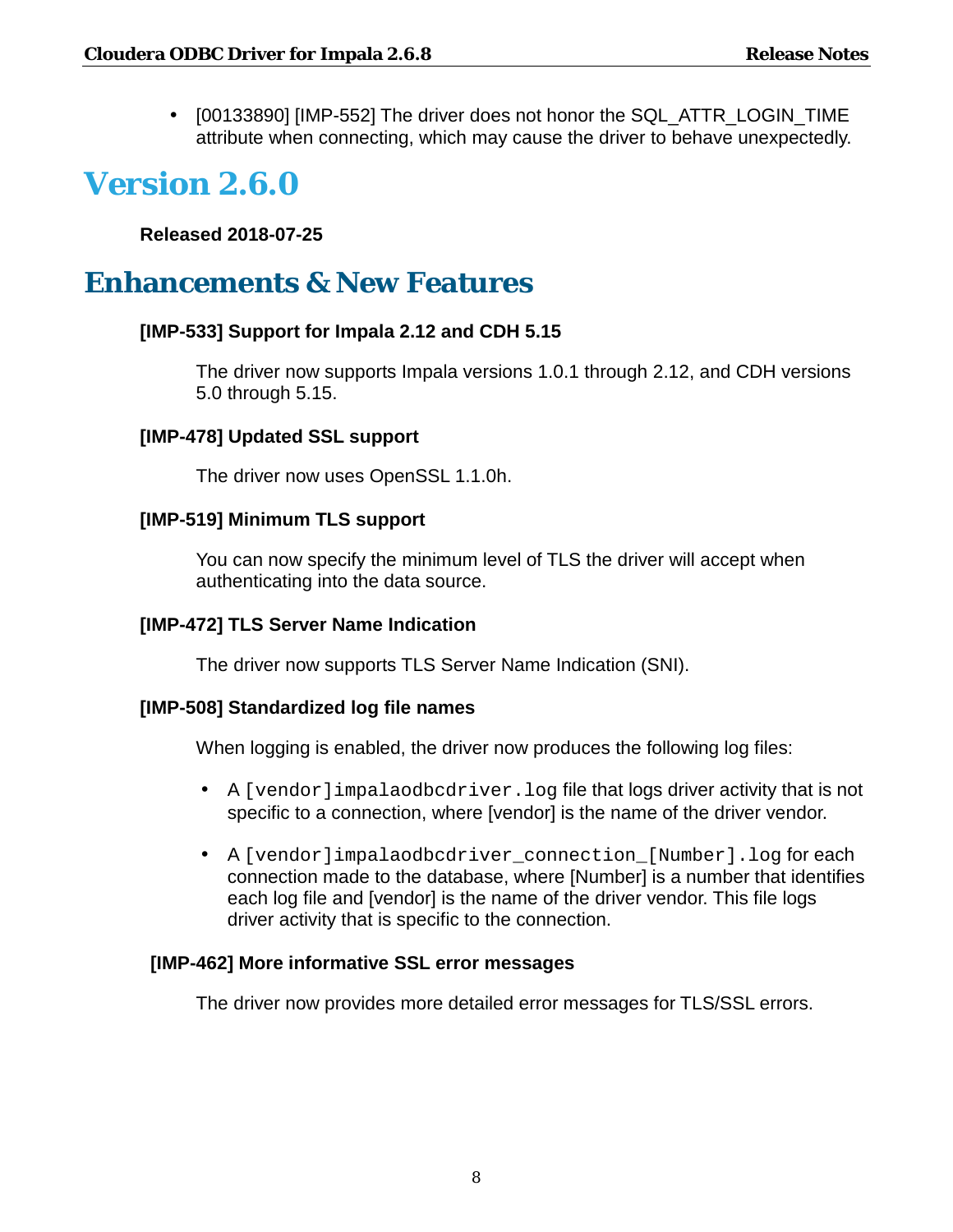### **[00116516] [IMP-484] Renamed keytab property**

The key name for the UPN Keytab Mapping File configuration property has been changed to keytab.

### **[IMP-520] Linux installation workflow improvement**

A single set of RPMs now work for all supported Linux distributions. Previously, a set of RPMs for each supported Linux distribution was required.

### **[IMP-317] Support for result set cache and query retry**

The driver can now be configured to set a limit on the result set cache size, and to retry queries to the server. For details, see the Installation and Configuration guide.

### **Resolved Issues**

The following issues were resolved in Cloudera ODBC Driver for Impala 2.6.0.

- [00131357] [IMP-511] In some cases queries are not properly closed on the server, negatively impacting server resources.
- [IMP-486] In some cases, CAST AS VARCHAR does not function correctly.
- [00119275] [IMP-503] Connections from a machine with large amounts of RAM are slower than expected.
- [00132211] [IMP-523] Driver wide properties cannot be read from the .ini file.ä,